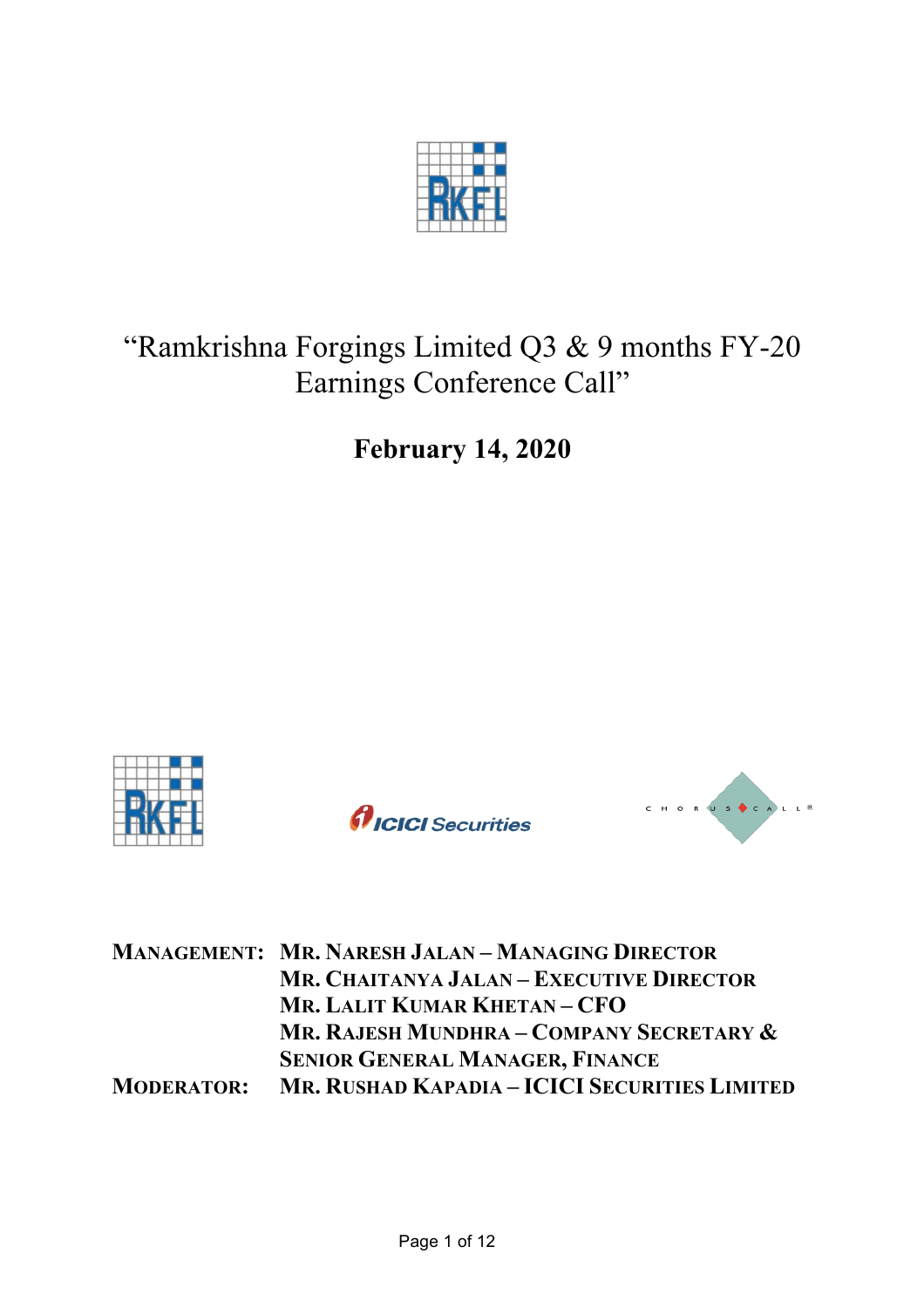

**Moderator:** Ladies and gentlemen, good day and welcome to the Ramkrishna Forgings Limited Q3 FY20 Earnings Conference Call hosted by ICICI Securities Limited. As a reminder, all participants' lines will be in the listen-only mode and there will be an opportunity for you to ask questions after the presentation concludes. Should you need assistance during the conference call, please signal an operator by pressing '\*' then '0' on your touch-tone phone. Please note that this conference is being recorded. I now hand the conference over to Mr. Rushad Kapadia from ICICI Securities Limited. Thank you, and over to you, sir. **Rushad Kapadia:** Good afternoon everybody and welcome to the Q3 FY20 Results Conference Call for Ramkrishna Forgings Limited. We have with us from the management Mr. Naresh Jalan – Managing Director, Mr. Chaitanya Jalan – Executive Director, Mr. Lalit Khetan – Chief Financial Officer, and Mr. Rajesh Mundhra – Company Secretary & Senior GM, Finance. I would now like to hand over the call to Mr. Lalit Khetan. Thank you and over to you, sir. **Lalit Kumar Khetan:** Good afternoon to everyone. We welcome you to the con-call hosted by our company for quarter and 9 months ended 31st December 2019. Just an update on the numbers. The total

operational revenues for this quarter have been Rs. 252.25 crores as compared to Rs. 491.47 crores in the corresponding quarter. The total operational revenues for the 9 months ended has been Rs. 892.16 crores as compared to Rs. 1363.42 crores in the corresponding period. The company has achieved an EBITDA – net of other income – of Rs. 47.51 crores for this quarter against Rs. 105.82 crores for the corresponding quarter. The EBITDA – net of other income – for 9 months has been Rs. 166.96 crores as against 290.18 crores in the corresponding period. The EBITDA margin for this quarter, net of other income, stood at 18.83% in this quarter as compared to 18.14% in the sequential quarter.

We have achieved a total tonnage of 18,730 tonnes in this quarter as compared to 18,517 tonnes in the sequential quarter. We have achieved a domestic tonnage of 11,532 tonnes for this quarter against 11,498 tonnes in the sequential quarter. We have achieved an export tonnage of 7190 tonnes including VMI dispatches for this quarter as against 7019 tonnes in the sequential quarter. The export sale for this quarter has been 107.42 crores and apart from this, we have dispatched about 14.97 crores of exports material under VMI in this quarter as compared to 115.55 crores total sales in the sequential quarter. The company has achieved an increase in export realization by around 3.6% on a sequential basis.

The company has uploaded investor presentation providing requisite details. We request the investors not to raise any customer-specific queries during the con-call.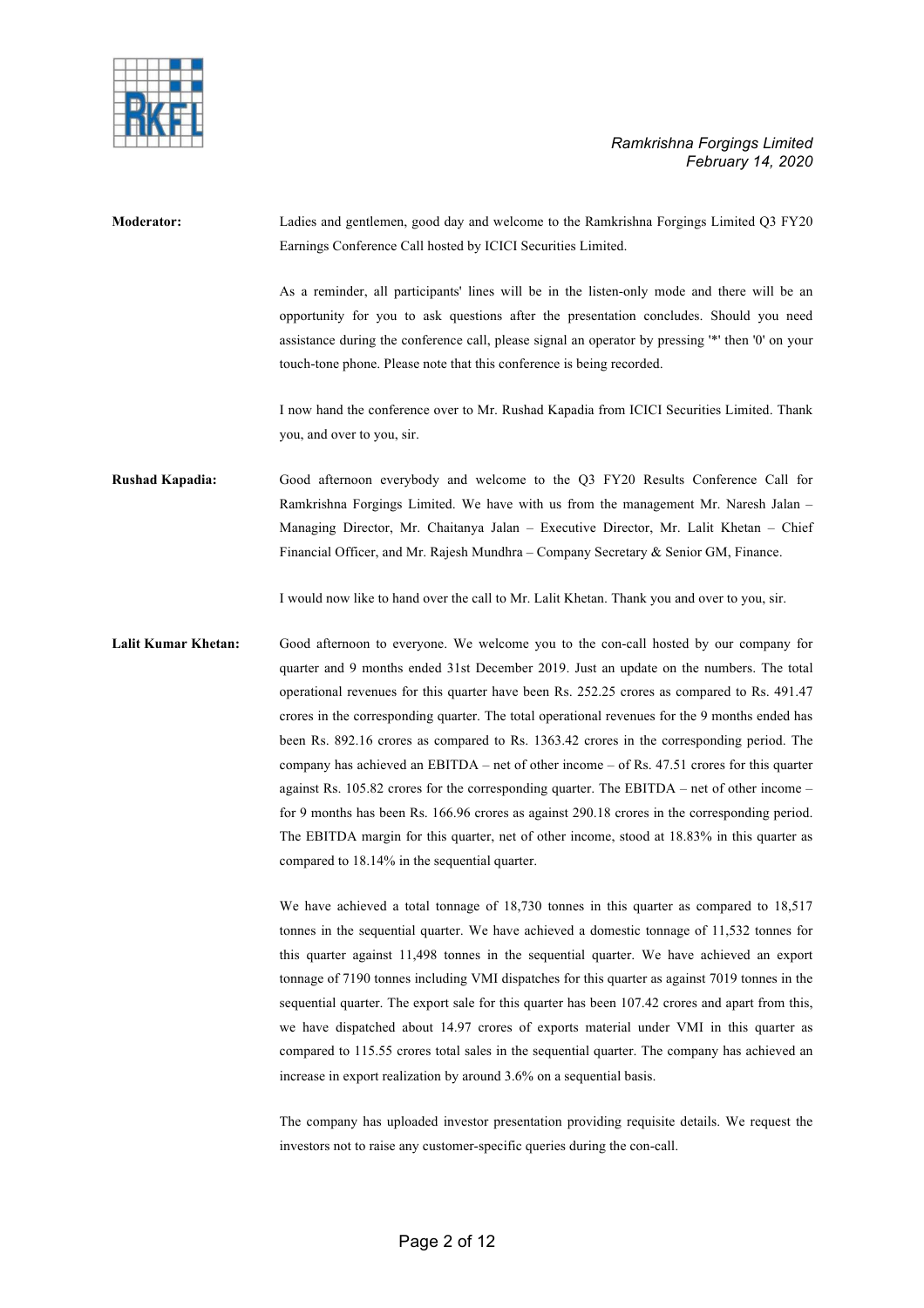

- **Moderator:** We will now begin the question & answer session. The first question is from the line of Abhishek Jain from Dolat Capital. Please go ahead.
- **Abhishek Jain:** My first question is related to the domestic market. From the last 2 quarters, you are outperforming your peers in CV segment revenue. Are you gaining market share through the introduction of new products or is it because of the change in the client mix? Please throw some light on it. And what is the outlook for the domestic CV industry given the scrappage policy may be announced soon?
- **Management:** To answer your first question, basically we have gained some market share but we have increased our rupee spent per vehicle and this has given us more tonnage in terms of supplies to the commercial vehicle market. And in terms of how the domestic market looks like post the scrappage policy, I think it's a very hypothetical question. We are hearing for scrappage policy I think probably for 8 months. Once the scrappage policy comes through, I think then only we will be able to have some answer to it, but we feel that the bottom is in place and from here on, I think only market is going to go up, and how fast the market is going to go up, it all depends on how the infrastructure and other spend improves in the market.
- **Abhishek Jain:** My next question is related to the export. There was a sharp fall in the export during this quarter. As you mentioned in the last quarter, there were 350 tonnes of goods in transit which was to be reflected in this quarter. Can you give some sense basically what happened and what is the outlook for the next year in FY21?
- **Management:** In exports, I think there is no fall. If you see quarter on quarter, I think exports have grown in…. If you include the VMI number, we have done close to around 120 crores plus exports vis-a-vis what we did in the previous quarter. And I think close to around 950 tonnes which values close to around 15 crores are right now the current quarter VMI exports which have been done. Going forward also, we feel that the export market is going to continue to be robust for us. With new geographies and new markets, we are entering, I think going forward, we believe that in coming quarters also and FY21 also, exports are going to remain robust for us.
- **Abhishek Jain:** Sir, VMI means?
- **Management:** Vendor managed inventory. Basically, it is the warehouse which we have created in European market and wherein we are shipping the material and from thereon on GIT basis, we are supplying to the OEMs.
- Abhishek Jain: So, these tonnages are goods in transit or something else?
- **Management:** It is goods in transit.
- **Abhishek Jain:** How much is it?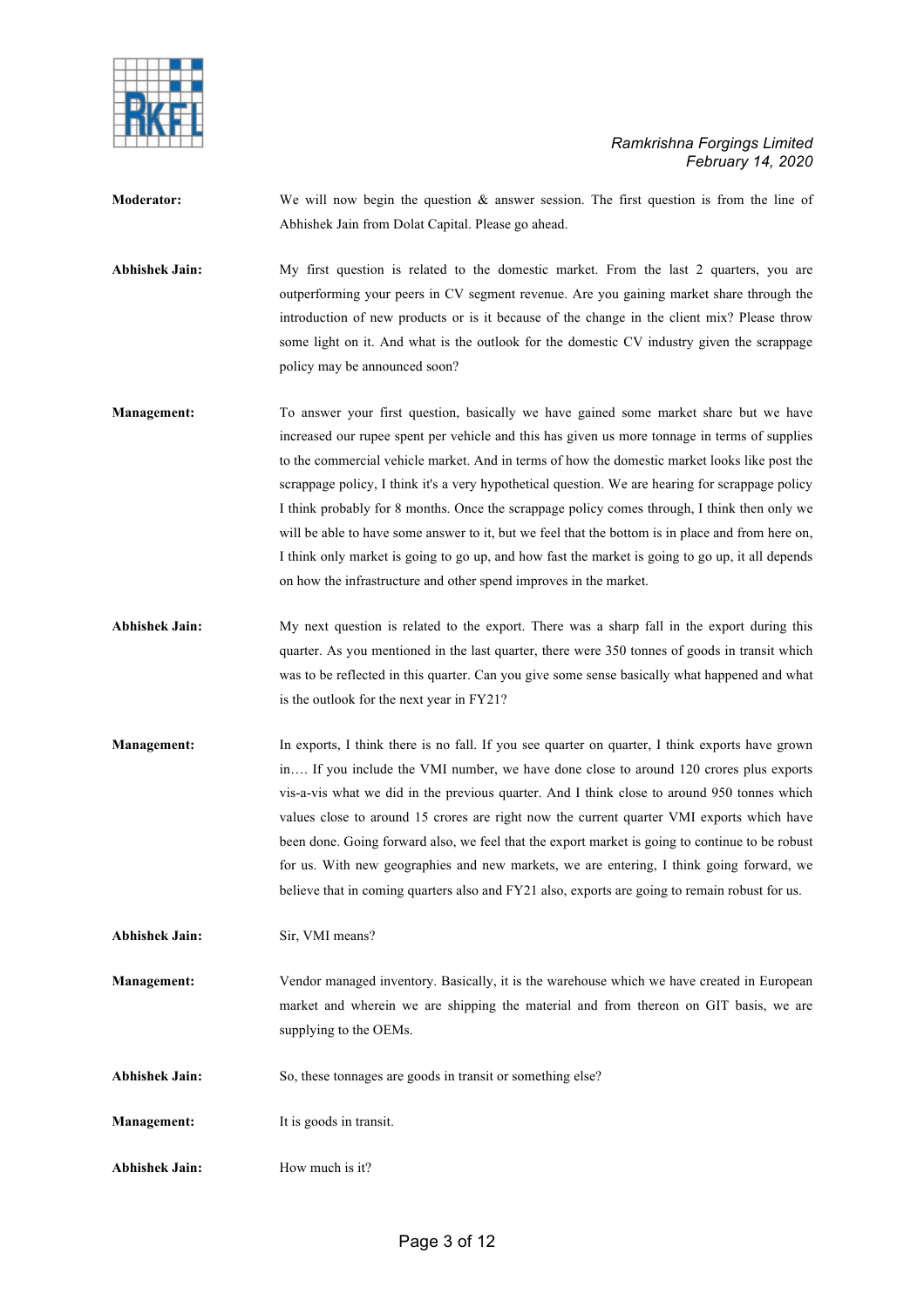

| Management:           | It is worth 15 crores, close to around 950 tonnes.                                                                                                                                                                                                                                                                                                                                                                  |
|-----------------------|---------------------------------------------------------------------------------------------------------------------------------------------------------------------------------------------------------------------------------------------------------------------------------------------------------------------------------------------------------------------------------------------------------------------|
| Abhishek Jain:        | What is your revenue or volume target for FY20 for export?                                                                                                                                                                                                                                                                                                                                                          |
| Management:           | Already 9 months are over and I think in this quarter also, we should be doing what we have<br>done in quarter-3.                                                                                                                                                                                                                                                                                                   |
| <b>Abhishek Jain:</b> | What was the contribution in export especially from North America versus Europe?                                                                                                                                                                                                                                                                                                                                    |
| Management:           | In totality, I think contribution Lalit has already spoken at the starting. What is the realization<br>pattern, basically we don't calculate separately in terms of what is there in Europe and what is<br>there in the US?                                                                                                                                                                                         |
| <b>Abhishek Jain:</b> | Sir, my next question is, you are also entering into the LV segment in North America. How<br>much incremental revenue from this segment in FY20? And as you have already received an<br>order of around \$8 million per annum, what revenue you are targeting in FY21 as well?                                                                                                                                      |
| <b>Management:</b>    | FY21, we target to achieve the full quantum of order which we have received. This year, we<br>should be ending up close to near about \$1 million only but next year we will be achieving the<br>full volume whatever order we have received.                                                                                                                                                                       |
| <b>Abhishek Jain:</b> | In the passenger vehicle segment, what revenue are you targeting in FY21?                                                                                                                                                                                                                                                                                                                                           |
| Management:           | In passenger vehicles, we are not there in the North American market. We are in only LV and<br>MSCV.                                                                                                                                                                                                                                                                                                                |
| <b>Abhishek Jain:</b> | In passenger vehicles, you are only into the European market and just                                                                                                                                                                                                                                                                                                                                               |
| <b>Management:</b>    | We are not there in passenger vehicle market anywhere.                                                                                                                                                                                                                                                                                                                                                              |
| <b>Abhishek Jain:</b> | As you mentioned earlier that you are targeting to enter into this European and other export<br>market into the PVs as well from the 2nd quarter of FY21.                                                                                                                                                                                                                                                           |
| <b>Management:</b>    | Like we have said in our earlier call, we have deferred Earlier, that was basically with the<br>CAPEX which we were doing and the CAPEX now we have put in a slow cycle. While we are<br>continuing to do the CAPEX, CAPEX has been put into a little bit slower trajectory looking<br>into how the market shapes up. I think probably this should be 6 months delayed to getting into<br>passenger vehicle market. |
| <b>Abhishek Jain:</b> | Sir, what is the current status of acquisition of the Amtek Auto's asset. Can you throw some<br>light on the purchase consideration and the asset turnover from this business?                                                                                                                                                                                                                                      |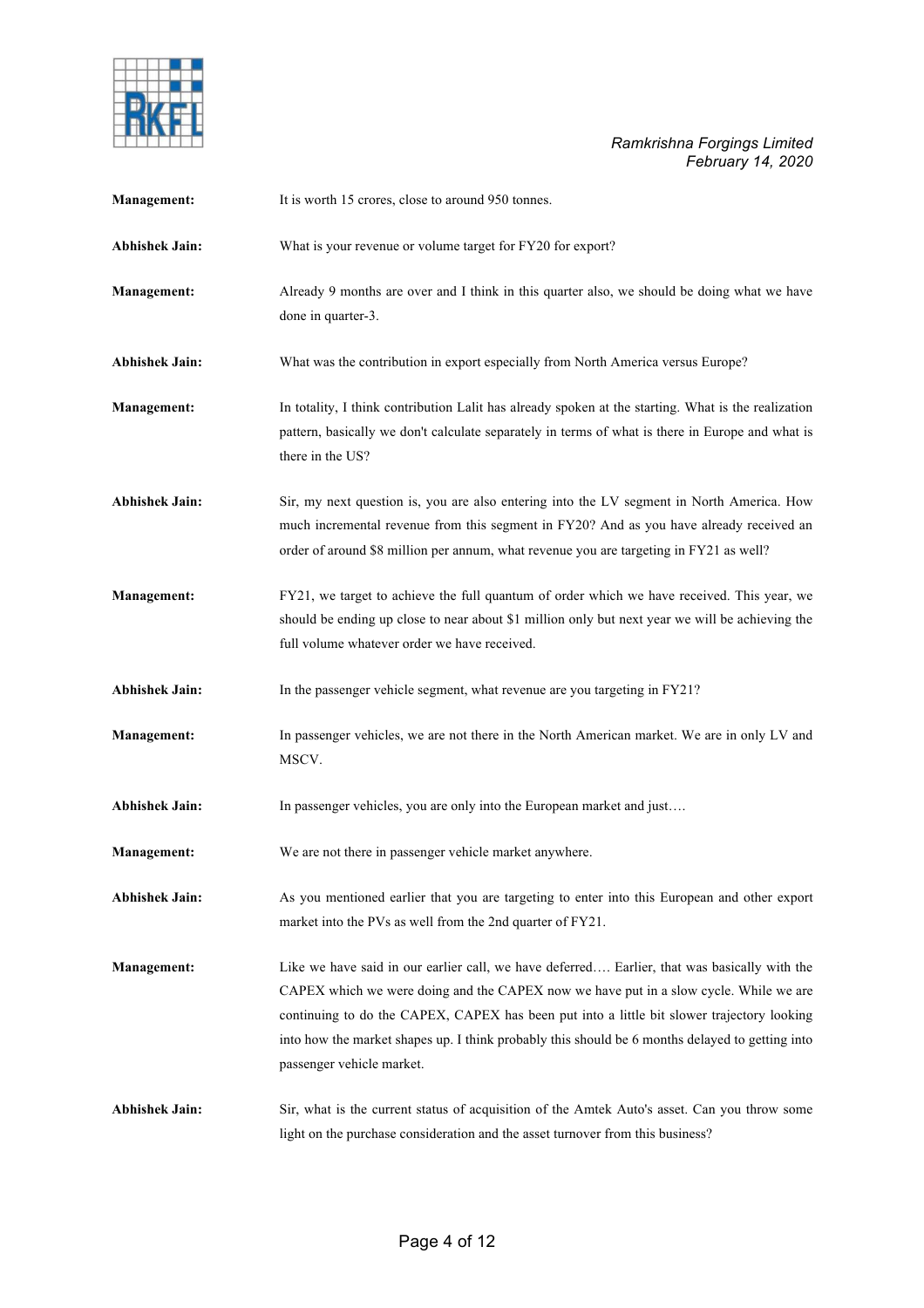

- **Lalit Kumar Khetan:** Amtek Auto right now is pending before NCLT for approval and the hearing is going on. We expect this approval should come within a 1 months' time. Though we had expected a little early, but court process takes time. So, we can't anticipate exact timing of that but we expect in another 1 month we will get the approval.
- **Abhishek Jain:** What is the acquisition cost of this business?
- **Lalit Kumar Khetan:** We have to pay a total of 85 crores upfront for this business and there is a default consideration also for 24.5 crores.
- Abhishek Jain: So, the total would be around 110 crores, right?

**Lalit Kumar Khetan:** Yeah, 109.5. That has to be paid over a period of 5 years; 5 crores per annum.

- **Abhishek Jain:** What is the peak revenue from this business?
- **Lalit Kumar Khetan:** Again, it should be worked out, but we expect a good amount of revenue. And this business earlier when the entire group was working, they have done a peak revenue of about 300 to 350 crores from that at 5 year back prices. So, from the current whatever we can achieve very easily, i.e., at the peak, 700 to 800 crores from this business when the operations optimize.
- **Abhishek Jain:** My last question is related to the gross margin which has improved significantly in this quarter as well. What is the reason? Is it because of the fall in the RM cost only or because of the cost cutting and change in the product mix?
- **Management:** It is both equally contributors basically raw material price as well as the cost savings what we have started since the last 6 months' time. If you see the previous quarter also, there is significant improvement in gross margins. And I think this is going to continue going forward also.
- **Moderator:** The next question is from the line of Vijay Sarthy from Anand Rathi Financial Services Limited. Please go ahead.
- **Vijay Sarthy:** Just want to check back on exports. Mid of FY19, we were highlighting a lot about customer acquisitions in Europe, adding of components in the US and all that, but we seem to still not even reach the FY19 numbers. In that light, how do we expect FY21 to be in exports in terms of tonnage? Do we really see materialization of some of these customer acquisition in Europe and addition of components in the US to materialize?
- **Management:** Components addition in the US market from this quarter onwards is already in place and I think 1st quarter of next year will be one of the much needed improvements in terms of tonnage and in terms of exports. In terms of Europe, we had already very clearly said in the mid-call in 2019 that the customer acquisition and converting them into top line is going to be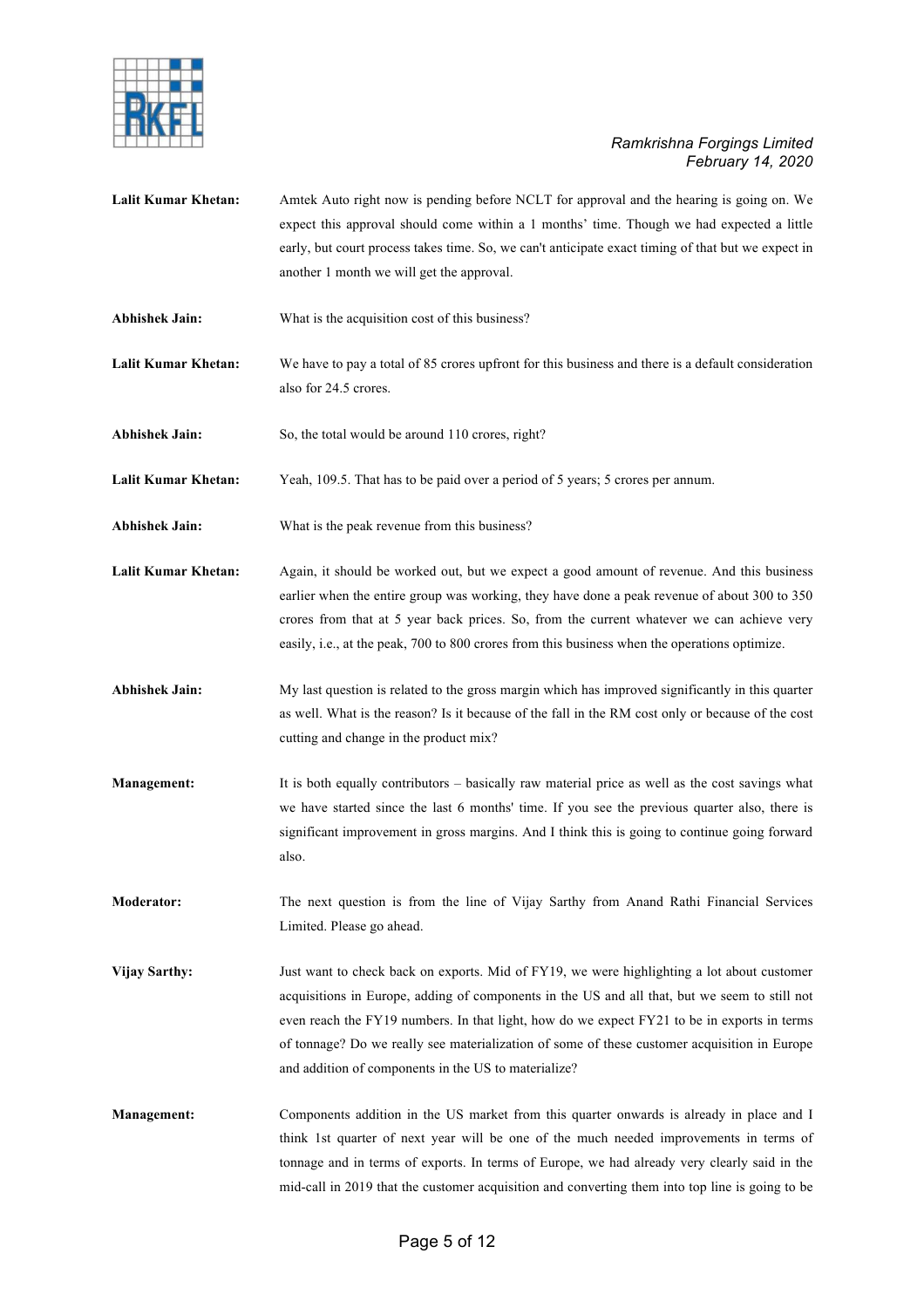

at least 9 to 12 months away because at this stage, we are only giving samples and field trials and testing's and other things are going on. So, obviously we can see some significant revenue coming in from these customers only in the 2nd quarter of FY21.

- **Vijay Sarthy:** So, should I assume that the run rate of exports, say from 110-112 crores should move back to 120-130 crore level by 1st quarter FY21?
- **Management:** This quarter also if you see, it is already 120 crores per quarter.
- Vijay Sarthy: So, do we go back to 150 crore level what we did in FY19 mid?

**Management:** I think obviously by FY21 third quarter onwards, you will be able to see 150 crores of top line coming in from railways.

**Vijay Sarthy:** And this should primarily be from European customers and the new components?

**Management:** Yes. Addition of the top line is going to be from new customers in Europe and the addition of components in the US market.

- **Vijay Sarthy:** The other thing is, we did domestic tonnage. We did close to a lakh and odd in FY19, and we will probably be half of that or a little over that this year. When do you think that you will reach to this 1 lakh? What are you guys thinking? What are you planning? What is your budget?
- **Management:** We are keeping our fingers crossed. Budget, we are still in the process of finalizing our **(Inaudible) 15.06** I think in the next fortnight and we can only come up with the AVP numbers only after our board approvals are over. But as of now, we are just keeping our fingers crossed and basically whatever we discuss from OEMs, we believe that the worst is behind us and going forward, after this transition of BS-IV to BS-VI, probably which we are only 30 days away, we would see green shoots coming back into CVs. Market may not go straightaway to the top what we saw in 2018 probably but, yes, there will be significant improvement from where we are and if at all we see the green light of the scrappage policy, presumably I think next 4 to 5 years, we should see one of the best markets in India for the entire auto industry.
- **Vijay Sarthy:** Adding to this point, if one were to look at for reason that this 1 lakh tonnage would take another say 2 years to come by, what do you think you will have to do in the company to ensure that you maintain profitability, or you maintain profits? What is that you will have to do?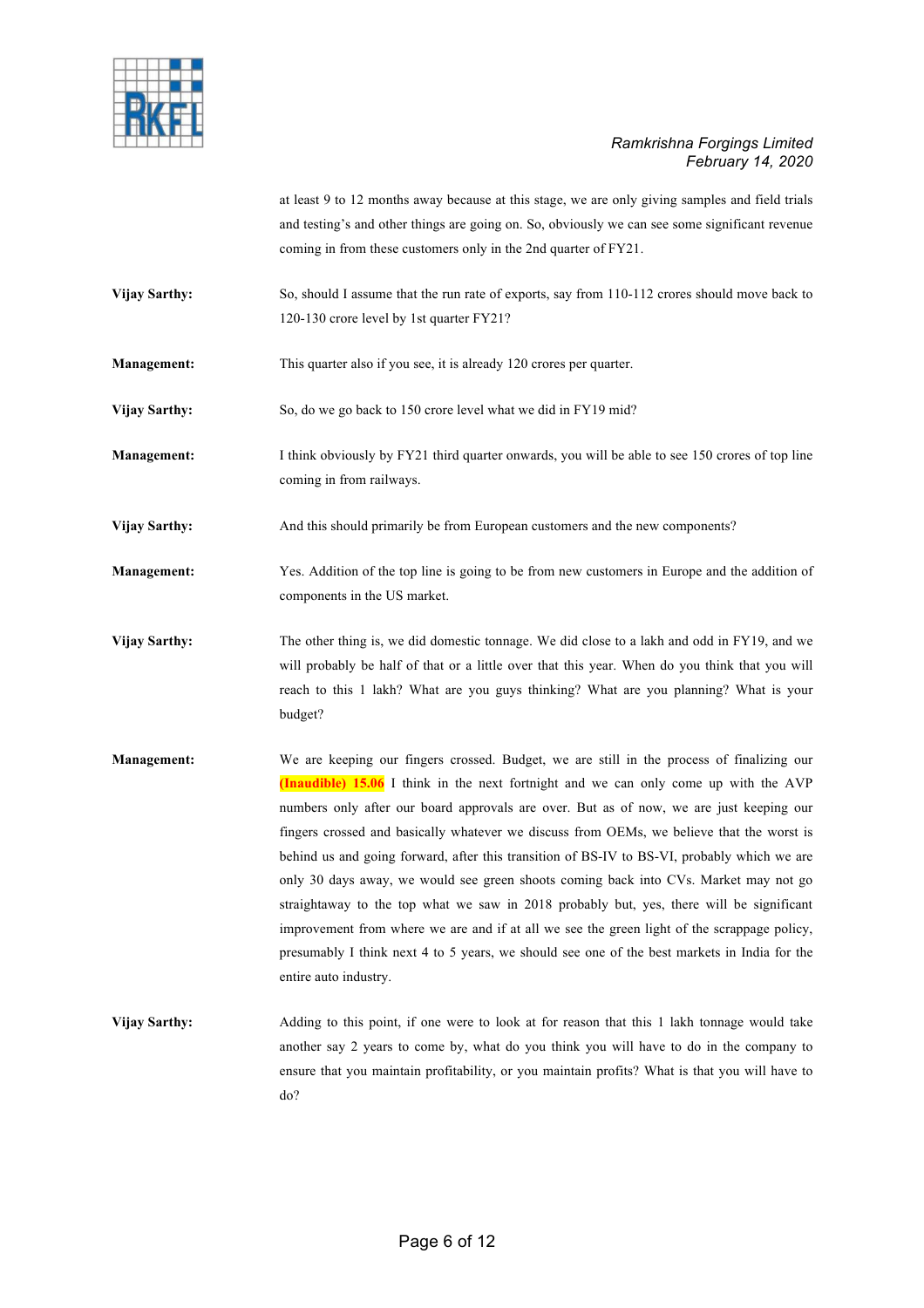

- **Management:** If you see at the current juncture where we, I think, are doing less than even 50% of the utilization, the company is making profits – may not be significant but, yes, it is remaining in green – and it is being able to service the debt and other commitments well within time.
- Vijay Sarthy: But you will also have overheads going by, right?
- **Management:** If you see overheads, I have not declined or overheads whatever cost controls we have done, they are basically in terms of processes, not in terms of cutting down on overheads. It is not that tomorrow when the market is going to go up and this overhead are going to come back and increase. Whatever process improvements or cost cuttings we have done, going forward, when the market again comes back, as you say in next 2 years, probably the company is going to be in a better operating margin at that period of time.
- **Vijay Sarthy:** In FY21, should I look at exports tonnage close to 33,000 which is the FY19 number or things are looking even bad?
- **Management:** In exports, like I said, to an earlier investor question, we are looking at FY21 to be one of the good years in terms of exports.
- **Moderator:** The next question is from the line of Mitul Shah from Reliance Securities. Please go ahead.
- **Mitul Shah:** Sir, my first question is on your average realization for export which has improved from almost 164,000 to 170.5 sequentially. How much contribution is from the currency benefit and is there any price increase or any value addition? Can you give some detail on this?
- Lalit Kumar Khetan: Currency, it's very nominal this quarter. I have not calculated on the tonnage or per tonne basis but it is about 1 crore total gain, 97 lakhs to be precise we have gained on the currency side. Rest is from the product mix and price.
- **Mitul Shah:** In terms of major increase in the product side, are we adding any value addition to the product going forward?
- **Management:** Yes, in this quarter, to our existing customers itself, we have started supplying some components in much higher value added condition. So, there has been an increase in the realization per tonne.
- **Mitul Shah:** Sir, can you give ballpark details in terms of last 1 year client addition or geography addition and product additions? And even for next, maybe 1 or 2 quarter point of view wherever you have visibility, what kind of products you can add to the existing customers?
- **Management:** I think in terms of geographies, like we have already said, we have added a lot of LV components in the North American market, which is basically going to reduce the pressure on the class-8 trucks for us. Whatever denominator the class-8 trucks goes down also, but LV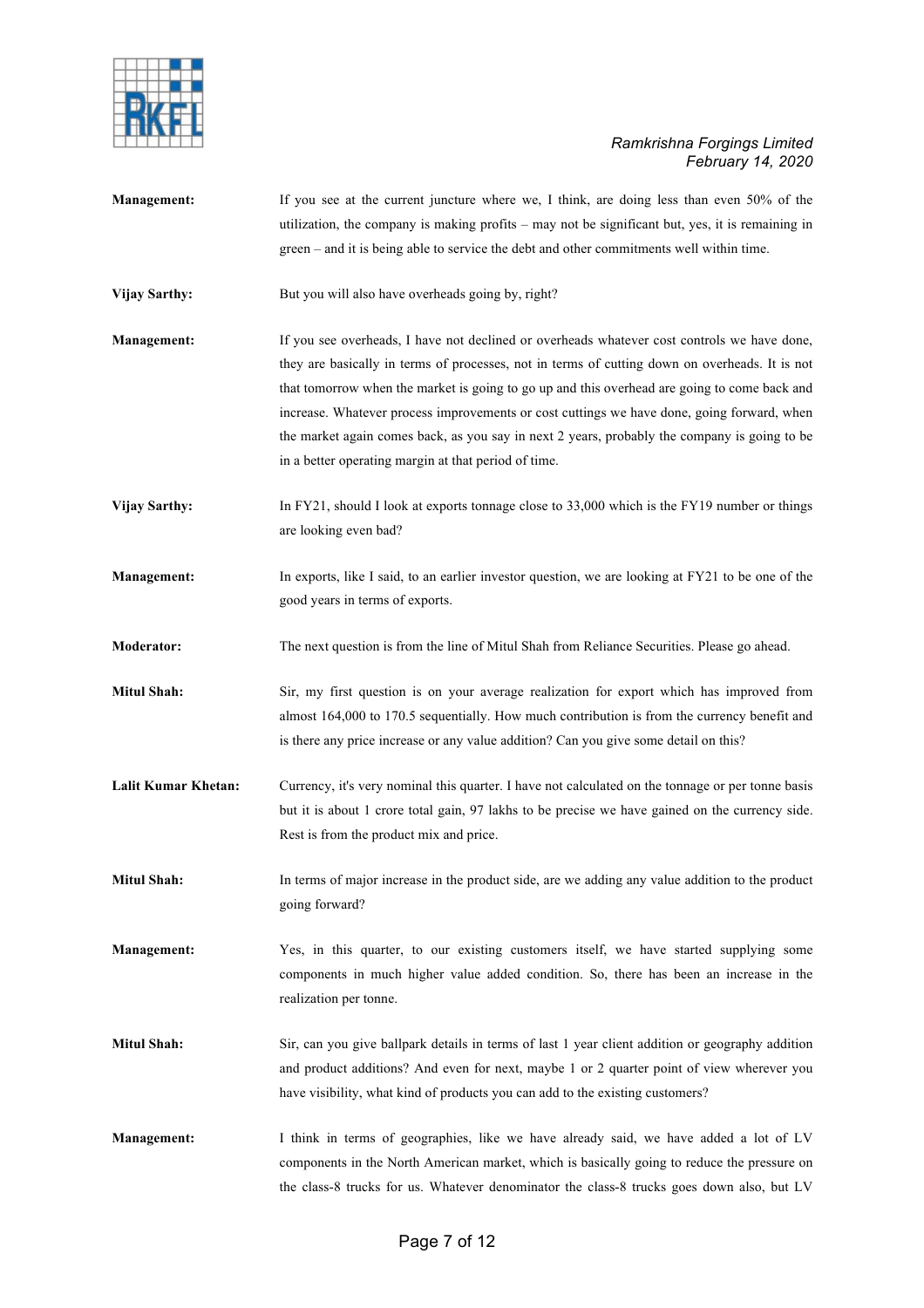

market is quite stable and we feel that we will be able to clock the similar revenue from the LV market.

In terms of Europe, we have already in our previous calls which happened in quarter-2, we have already explained the 2 new customers we have acquired in Europe for which the components are in right now testing or in the sampling stage. And these customers in FY21 second half, these are going to get converted in terms of revenue.

In terms of opening of new geographies, yes, we are trying very aggressively to enter the South American market and probably we will have some good news in coming quarters in terms of our entry into the South American market.

Mitul Shah: Sir, finally on the CAPEX, what would be for this year and for FY21?

**Management:** I think the CAPEX plan remains unchanged. Whatever CAPEX plan we have guided in the previous quarters, we are a little slow in implementing the CAPEX, but gradually as we see the market, we continue to invest in terms of our capacity addition into the new geographies which we are trying to enter or new ventures which we are trying to enter.

**Mitul Shah:** And for next year?

**Management:** Next year CAPEX plan is not yet freezed in terms of refurbishment and all. With the AVP I think that's going to get freezed. In the next conference call, probably we will be able to give more numbers to it.

**Mitul Shah:** Sir, in this year export revenue from VMI, then it is vendor managements, our margins will remain the same for this or it will be slightly lower compared to normal export?

**Management:** Margins will remain the same.

**Mitul Shah:** It will not change; it is purely manufacturing margins?

**Management:** Yes.

**Mitul Shah:** Sir, last question is on this acquisition 85 crores we need to pay upfront. How do you plan to fund it?

**Lalit Kumar Khetan:** We will tie up the debt for 75% of this amount and 24 amounts will be increased from RKFL as equity.

**Mitul Shah:** Through internal accruals only?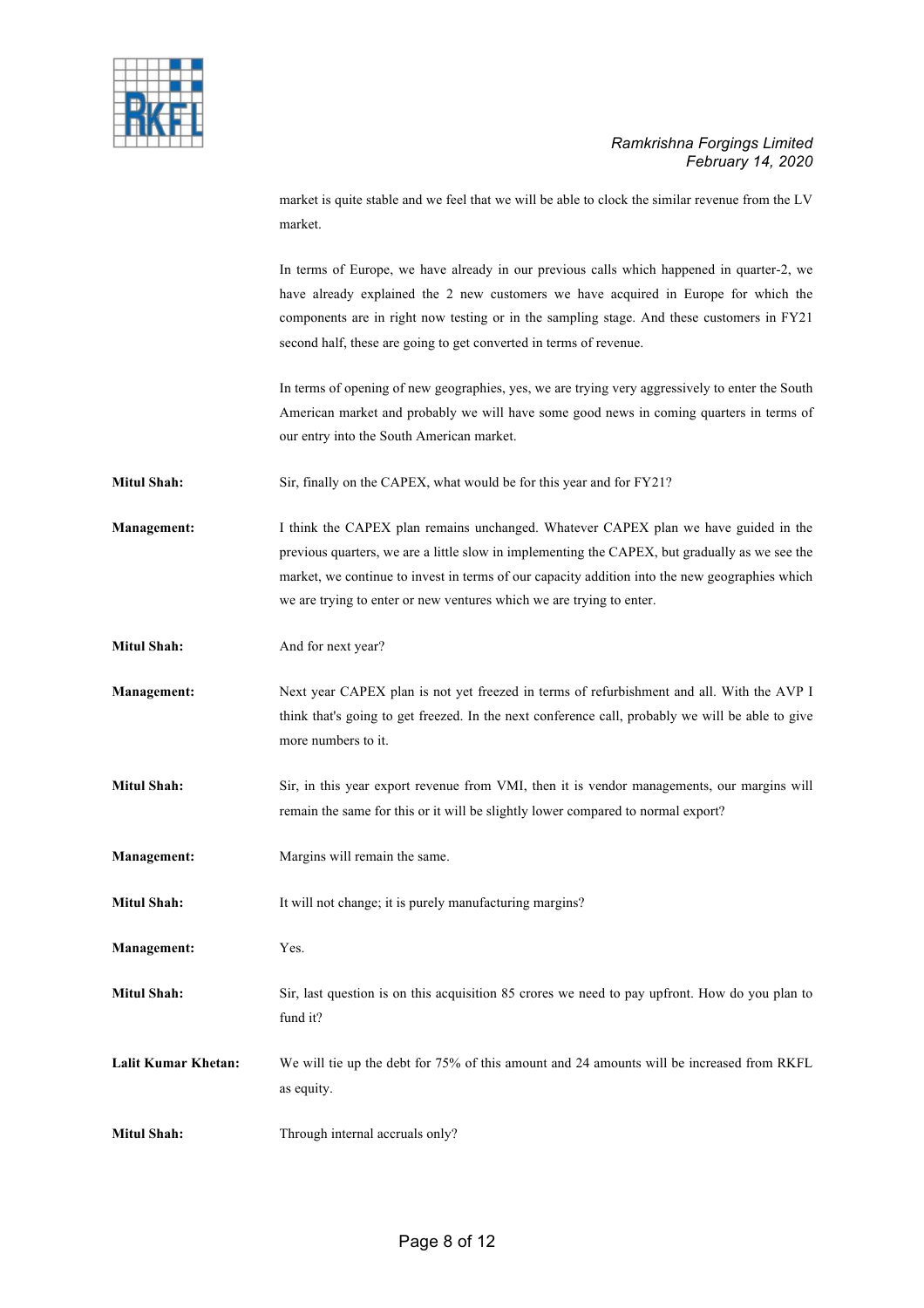

| <b>Lalit Kumar Khetan:</b> | Yeah. The debt will be in the STV, not RKFL balance sheet. We will try to have the debt in the<br>STV only.                                                                                                      |
|----------------------------|------------------------------------------------------------------------------------------------------------------------------------------------------------------------------------------------------------------|
| Moderator:                 | The next question is from the line of Aditya Makharia from HDFC Bank. Please go ahead.                                                                                                                           |
| Aditya Makharia:           | Just on the US class-8, how is the demand currently? Because this year, we were expecting<br>15% to 20% fall, right?                                                                                             |
| <b>Management:</b>         | We are still expecting a 15% fall in this year.                                                                                                                                                                  |
| Aditya Makharia:           | But there was some improvement in the order inflow. So, I was just wondering.                                                                                                                                    |
| <b>Management:</b>         | If we look at the backlogs, this year, whatever feedback we have got from the OEMs over<br>there, we expect a 15% fall in the class-8 truck market. And accordingly, we have budgeted for<br>our sales.          |
| Aditya Makharia:           | Just 1 question on VMI. That is the income which we have already booked, right?                                                                                                                                  |
| Management:                | No, the income we will book only when we sell to the end customer.                                                                                                                                               |
| Moderator:                 | The next question is from the line of Sagar Parekh from One-up Financial. Please go ahead.                                                                                                                       |
| <b>Sagar Parekh:</b>       | Firstly, just continuing on the previous participant's question, if the income is not booked, then<br>why have we included this in the tonnage number?                                                           |
| Lalit Kumar Khetan:        | Because this quarter, the dispatches are more than the last quarter. That's why we wanted to<br>show the export tonnage is not comp in compared to last quarter. That's the total point we<br>wanted to present. |
| <b>Sagar Parekh:</b>       | So, if I have to adjust that, I have to adjust that in the export volumes for this quarter, right?<br>The amount which was there in VMI?                                                                         |
| Management:                | Yes, VMI 950 tonnes you have to adjust it from the 7000 tonnes which we have indicated as<br>export dispatches. Basically, 950 tonnes have to be reduced.                                                        |
| <b>Sagar Parekh:</b>       | 7198 is the number for Q3. That I reduce it by?                                                                                                                                                                  |
| Management:                | 950 tonnes.                                                                                                                                                                                                      |
| <b>Sagar Parekh:</b>       | What is our debt number as of December?                                                                                                                                                                          |
| <b>Lalit Kumar Khetan:</b> | Around 930 crores.                                                                                                                                                                                               |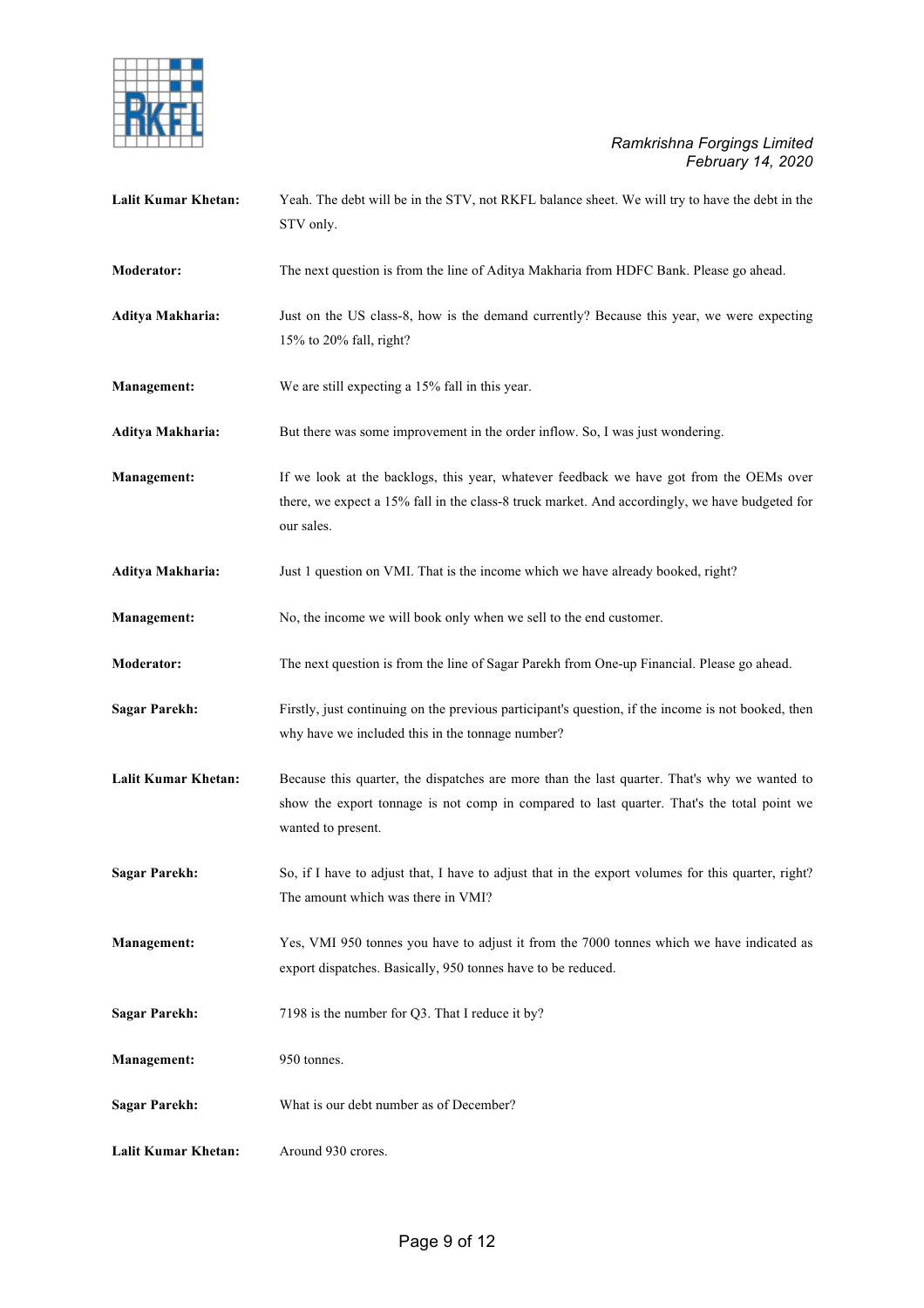

| <b>Sagar Parekh:</b>       | So, that has gone up a little bit?                                                                                                                                                                                                                                                                                        |
|----------------------------|---------------------------------------------------------------------------------------------------------------------------------------------------------------------------------------------------------------------------------------------------------------------------------------------------------------------------|
| Lalit Kumar Khetan:        | 5-10 crores here and there. I think last quarter it was 915 or 920.                                                                                                                                                                                                                                                       |
| <b>Sagar Parekh:</b>       | Since we are e-calibrating our CAPEX based on the demand, do you think this debt is the peak<br>debt number or you think with this acquisition and the CAPEX, debt will go up?                                                                                                                                            |
| Lalit Kumar Khetan:        | Acquisition debt will be separate, and we are continuously monitoring the debt with our<br>performance and we will try that debt will remain currently at this level only.                                                                                                                                                |
| Moderator:                 | The next question is from the line of Abhishek Jain from Dolat Capital. Please go ahead.                                                                                                                                                                                                                                  |
| <b>Abhishek Jain:</b>      | Sir, what is your plan to increase your revenue from the industrial side where the contribution<br>is quite low right now?                                                                                                                                                                                                |
| <b>Management:</b>         | What do you mean by industrial side actually?                                                                                                                                                                                                                                                                             |
| <b>Abhishek Jain:</b>      | Basically, on the mining side.                                                                                                                                                                                                                                                                                            |
| Management:                | We are already doing with mining. But railway, we are looking at increasing our revenues<br>from the railways and I think from a level of 2 crores per month, we have already touched Rs.<br>5 crores per month revenue from railways and going forward, we expect railway revenue to<br>keep on increasing continuously. |
| <b>Abhishek Jain:</b>      | How much revenue was from the non-auto side in the last 9 months?                                                                                                                                                                                                                                                         |
| <b>Lalit Kumar Khetan:</b> | We have got 11 crores from the railways and apart from that only we have about 8% to 9%<br>revenue from the non-auto side.                                                                                                                                                                                                |
| <b>Abhishek Jain:</b>      | And in oil & gas space?                                                                                                                                                                                                                                                                                                   |
| <b>Lalit Kumar Khetan:</b> | I don't have a specific number.                                                                                                                                                                                                                                                                                           |
| <b>Abhishek Jain:</b>      | My next question is related to your subsidiaries. Just wanted to understand what is the business<br>model of this global forex and tours & travels? Because the profitability is also increasing in<br>the last 9 months from 34 million to 45 million. What is the outlook of this business basically?                   |
| Lalit Kumar Khetan:        | Global forex and travels are steadily growing basically in the corporate ticketing and tour<br>business. And we are just working on that to improve the company and the profitability, and<br>we are targeting at least 25% increase year-on-year in the profitability of this company.                                   |
| <b>Moderator:</b>          | The next question is from the line of Himesh Satra from Sequent Investment. Please go ahead.                                                                                                                                                                                                                              |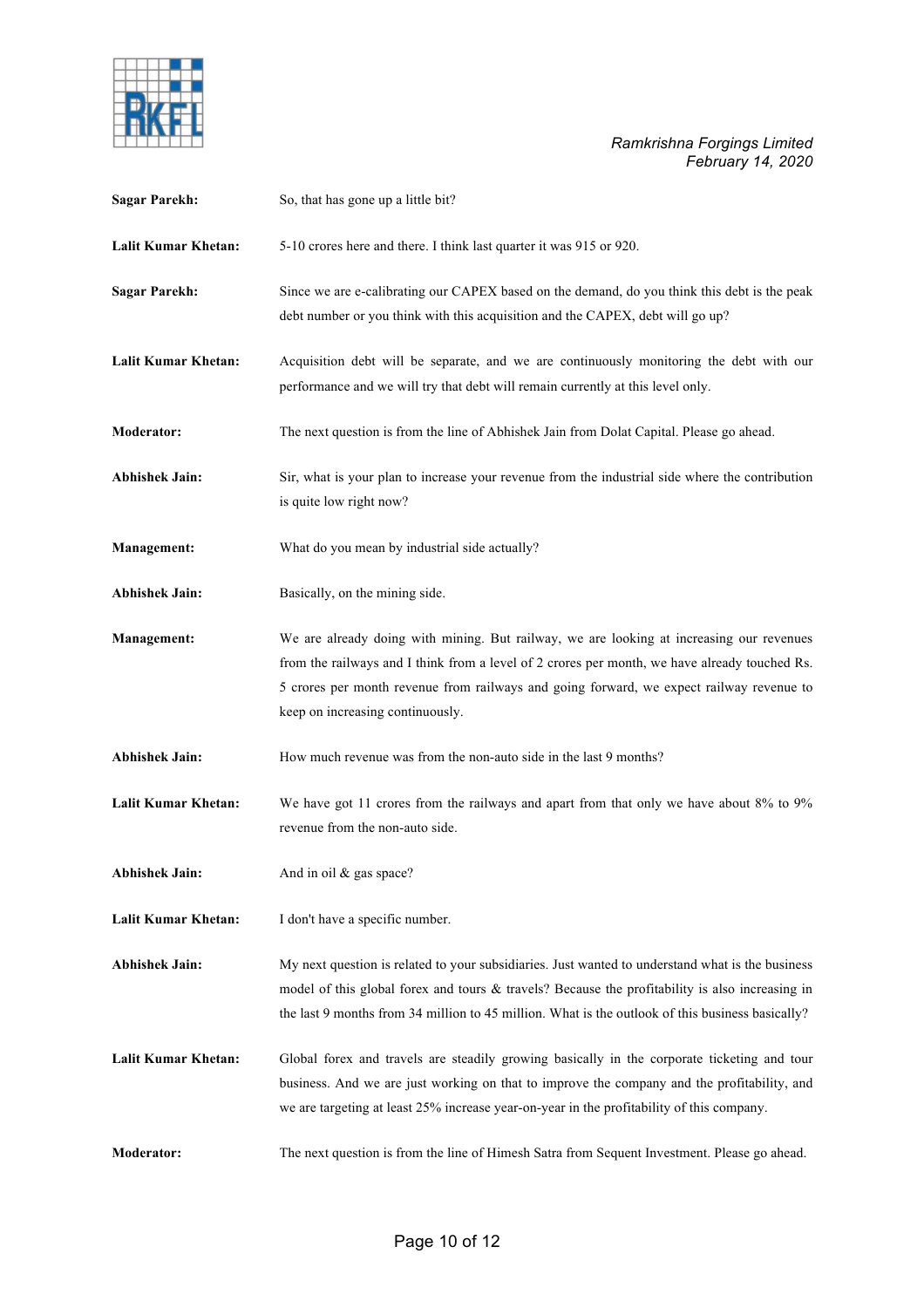

- **Himesh Satra:** Sir, my question is that in the previous call, we said that we are planning to reduce the debt, but on the other hand, our debt has increased. So, what are the plans going forward to reduce the debt?
- **Management:** I think in the last call, we had never said that we are planning to reduce debt. We had clearly said that we would like to continue with our CAPEX and remain at the current debt levels and ensure that the debt levels do not go up. With the current condition with CAPEX, it is not that we have absolutely stalled the CAPEX. While the pace of the CAPEX has been slow, we have invested in the CAPEX to complete our railway project and that's the reason you are seeing about Rs 10 crores increase in the total debt.
- **Himesh Satra:** What will be the cash position as of now?
- **Lalit Kumar Khetan:** What do you mean by cash position? Whatever is available in terms of our limits?
- **Himesh Satra:** Yeah, and in the bank.
- Lalit Kumar Khetan: I cannot give you the number, but we are very comfortable there. You can see that there is no utilization has gone up that way. From the last quarter to this quarter, there is no such change in that limit.
- **Moderator:** The next question is from the line of Rushad Kapadia from ICICI Securities. Please go ahead.
- **Nishant:** This is Nishant. Sir, a couple of questions. One, there are news reports on the Amtek resolution that is happening with Deccan. Just wanted your thoughts on how do you see possible new entrant in terms of resumption let's say and competitive intensity shaping up due to that? That would be my first question.
	- The second question is, would you look at tapping into a lower cost debt in foreign geographies to kind of improve your cost structure on the debt side?
- **Management:** Nishant, I think first of all, regarding the Amtek resolution, as you know, right now, the resolution is an ongoing concern. Amtek was never out of the market and it has been sold to Deccan as an ongoing concern. So, I don't think it possesses a significant challenge, and going forward, it is going to be extremely difficult for them to reshape the company entirely in today's world as a modern setup. And it's a time lag I think maybe 2 years or 3 years before we see anything coming up from their side.
	- And in terms of tapping low-cost debt, yes, we are working on some models and I think it's too early for us to comment on this, but, yes, we are working on tapping low-cost foreign debts to bring down our total debt cost significantly from hereon.